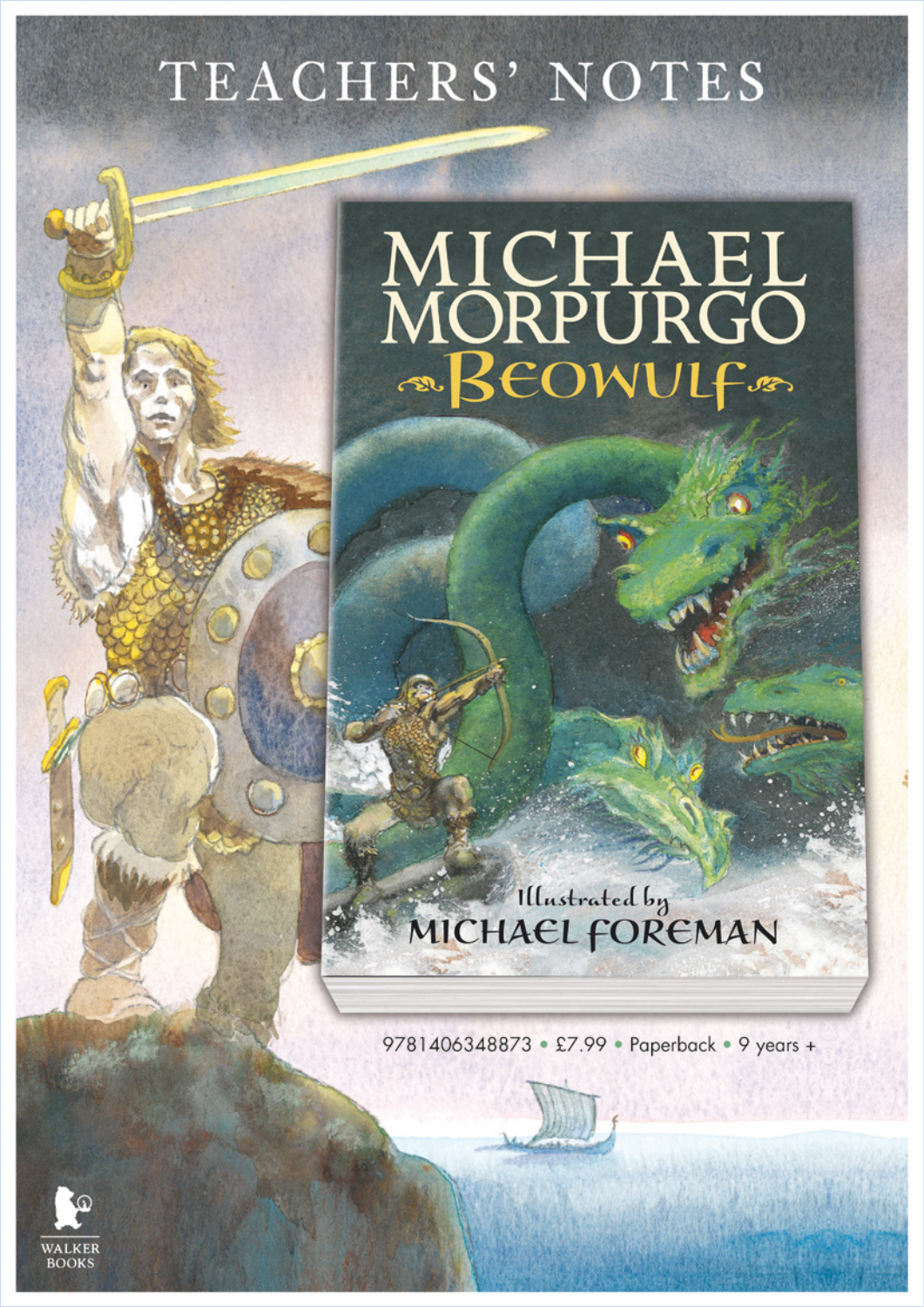*These notes have been written by the teachers at the [CLPE](https://clpe.org.uk/) to provide schools with ideas to develop comprehension and cross-curricular activities around this text. They build on our work supporting teachers to use quality texts throughout the reading curriculum. They encourage a deep reading of and reflection on the text, which may happen over a series of reading sessions, rather than in just one sitting. We hope you find them useful.*

In fifth-century Denmark, a murderous monster stalks the night, and only the great prince of the Geats has the strength and courage to defeat him. Beowulf's terrifying quest to destroy Grendel, the foul fiend, a hideous seahag and a monstrous fire-dragon is the oldest surviving epic in British literature. Artfully retold and magnificently illustrated, this companion volume to *Sir Gawain and the Green Knight* is made instantly accessible to children by a formidable children's book partnership.

These notes have been written with children in Upper Key Stage 2 in mind but you will need to adapt them as appropriate to the age and experience of your children.

*The story contains scenes of graphic violence in keeping with the original story.*

# **Before You Start:**

- As you read through the book it would be helpful to use a group Reading Journal to organise and store discussions and responses to the text. Children could also be asked to consider the writer's use of language, how he creates particular effects or images, and how he captures the rhythm and flow of what would have originally been an oral text.
- **The origin of** *Beowulf* in epic poetry means that you will need to consider how you wish children to engage with the text. The sessions below propose a blend of reading aloud and discussing key passages; allowing time for pupils to read sections of the text independently and work into performance readings; summarizing and clarifying; revisiting key passages and episodes and engaging in specific activities to deepen response and comprehension.
- To support children's overview of the story and location in time and place, it would be helpful to create: a geographical storymap, that shows modern Denmark and southern Sweden (the location of Geatland) together with the British Isles for reference (e.g., those shown [on this page](https://kua.libguides.com/beowulf)); a simple cast of characters, perhaps as pen portraits grouped according to the groups to which they belong, e.g., Beowulf and his men; the court at Heorot; Beowulf's own court in Geatland.

# **Session 1: Entering the world of the story: cover and pages 11 to 15**

- Begin by sharing the cover, and asking children to consider it carefully, reading what messages it might contain about the book they are about to read. Ask the children to make predictions of what the story could be about and to justify their responses, drawing out any connections they may make to other stories and characters they know. Record the children's responses around a copy of the cover and return to these as you read the book, comparing the children's initial thoughts to how the story actually unfolds.
- Encourage them to look in detail at all aspects of the cover, the layout and typography as well as the



#### *Beowulf* **Teachers' Notes** *©* **The Centre for Literacy in Primary Education**

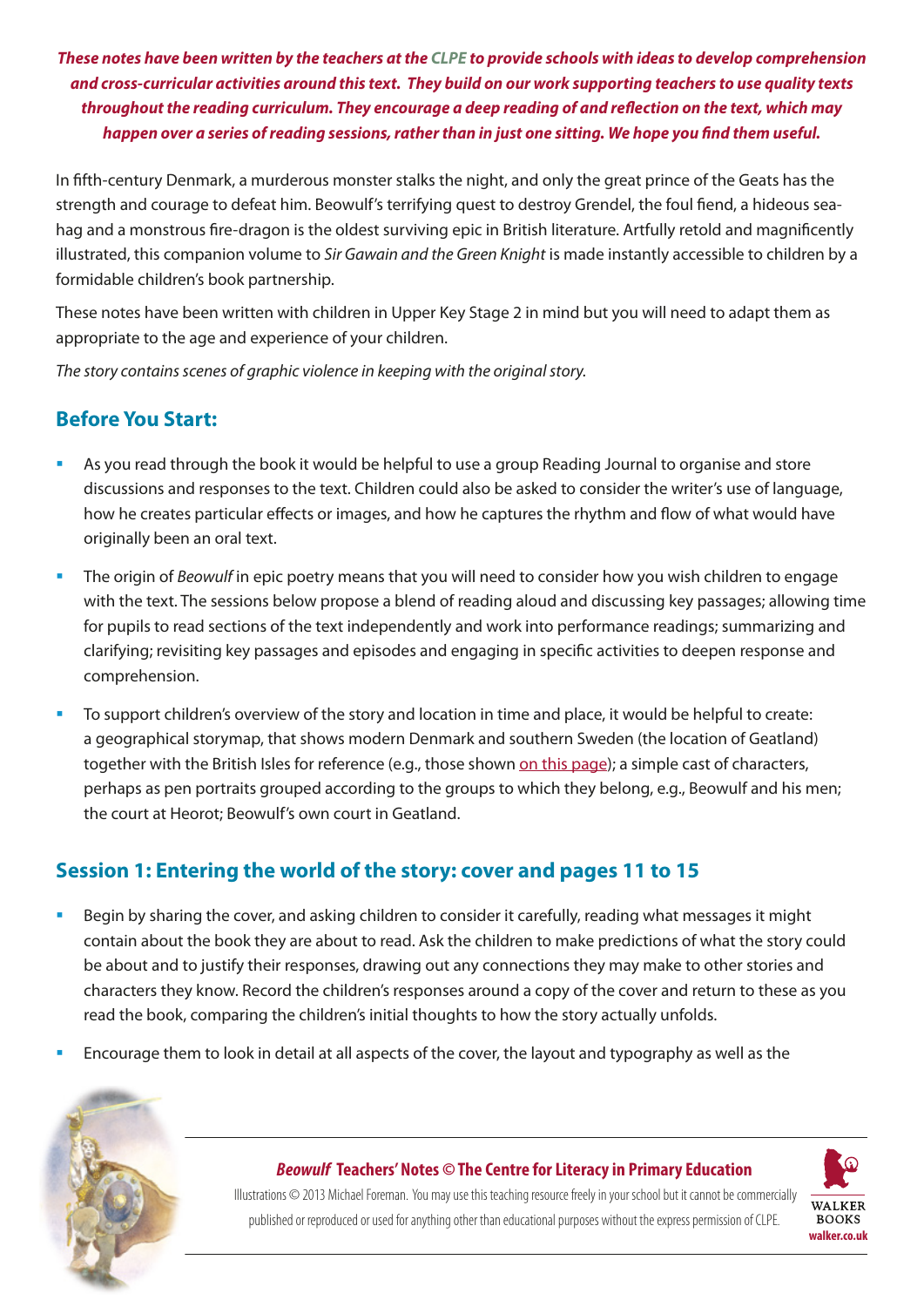illustration. Invite them to begin by considering the monsters, what clues they might get from their body language, any associations they have with these creatures. Consider what clues to the story the archer's body language, facial expressions and clothing might offer. Look more widely at the layout: *Where do you think they are standing, what is the landscape they are standing in? What else do you notice about the cover, the typeface used for the title* Beowulf *and the illustrator 'Michael Foreman'?* Consider where and when they think the story might be set, and what leads us to think this.

- Ask whether they have heard of the author Michael Morpurgo the third Children's Laureate or possibly read other stories by him, including *Warhorse*, adapted for the stage and screen. *What does your knowledge or experience of his other books lead you to expect here?* Similarly, they may know the illustrator Michael Foreman, and have expectations about the book based on other works of his that they know.
- Consider also the back page and blurb, inviting the children to reflect on this second illustration of the warrior, and what his dress and appearance suggest about him and the story in which he will play a role. If they know the legend of *Sir Gawain and the Green Knight*, also shown on the back cover, they might get a clue that this will be legend of heroic bravery and daring. Unpick Michael Morpurgo's exhortation to *Hear and listen well*, asking children how it feels to be addressed like this. *What kind of a tale do you think he is proposing to share, and how much do you enjoy stories that inspire fear, that trouble and terrify us? Why do you think people enjoy horror stories, scary movies, theme park rides that inspire fear? Does the cover and what you have read make you want to read the story? Why? Why not?*
- Turn to Michael Foreman's evocative illustration of a longship sailing across the first double-page spread, into the story, then nearing the shore in the second, asking children how this sits with what they have discussed so far, and their predictions and speculations about the story. Turn to the contents page, and invite them to consider the three parts: *what do you think each might be about, how might they be linked? Are there any words or phrases that puzzle you at this stage, e.g., sea-hag, death-dragon?*
- As you read through the story pick out key vocabulary that the children may not be familiar with or may not fully understand in the historical context, for example *hag*, *mead-hall*, *slaughterhouse*, *lute*, *rafter*, *talon*, *resplendent*, and longer phrases like *vaulted cavern*. Note these in the Reading Journal and then follow up on deepening children's understanding of new and unfamiliar vocabulary, using artefacts, photographs and video sources to bring these words to life and support the pupils in using them in context. Pupils can then begin to take ownership for picking out and discussing words and possible meanings and finding ways to confirm meanings throughout the story, enriching and enlarging their repertoire of historical vocabulary.
- Read aloud the opening of the first part 'Beowulf and Grendel, the Monster of the Night', from page 13 to page 15, *… a land of sweet content*. Allow time and space for children to reflect on what they have heard, and to tune into the distinctive rhythm and tune of the story. Support them to discuss what they think is happening in the pages they have heard, who and what are the main characters and ideas of the story so far, and what is the mood of the story.
- Encourage them to consider the setting in time and place of the story *the fifth century after the birth of Christ* and *the ancient Viking lands of the Danes and the Geats, the Angles and the Jutes* – and to share what they know about the ideas, living conditions and social organisation associated with that world, and how these



#### *Beowulf* **Teachers' Notes** *©* **The Centre for Literacy in Primary Education**

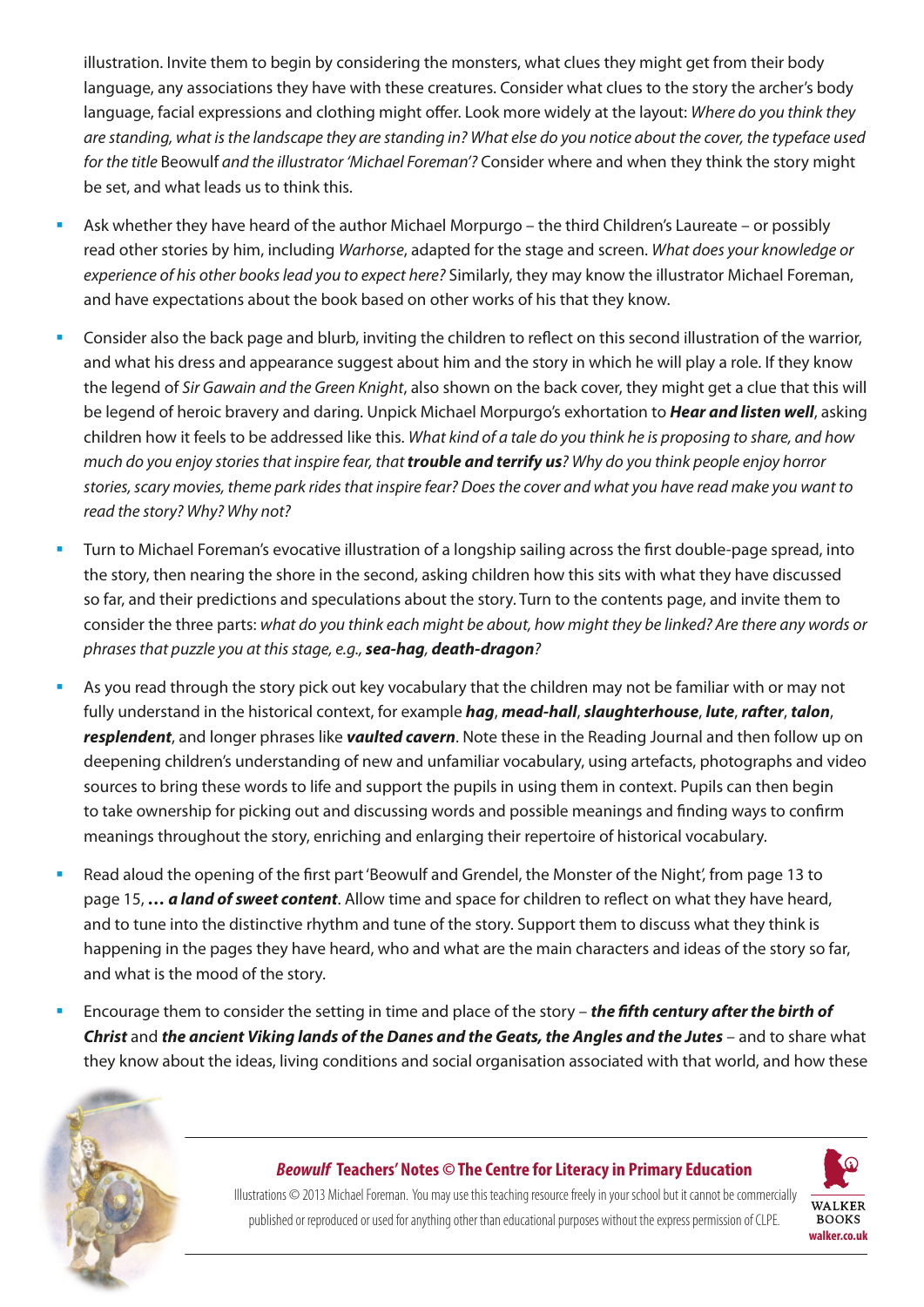might affect the story they are about to read. *How do you think this story might originally have been told, and what might it tell us and the people who first heard it about the world they lived in?*

- Consider also the language of the story, with its alliterative epithets *brave Beowulf battles*, *foul fiend*, *death-dragon of the deep* – and the Anglo-Saxon proper nouns that might be unfamiliar to us now (this [pronunciation guide](http://drmarkwomack.com/pdfs/beowulf-pronunciation-guide.pdf) may be useful and many videos are available that offer guidance) – Scyld, Hrothgar, Healfdene – but have come down to us in many UK place names, and forenames and surnames. *How does the language make you feel and what is it like to hear this story read aloud? How might the way the story sounds be important for the storyteller and their audience?*
- End the session by inviting the children to reflect on the final sentence, *Truly it was a land of sweet content*. From your knowledge of other stories, how does this positive-sounding summary of events prepare you for what is to come? Can you think of other stories where everything is going well… before everything goes wrong? How does the fact the storyteller has already pre-warned you this will be a tale of *cruelty and courage* – another alliterative pairing – and the three *battles with the forces of darkness* make you respond to the idyllic picture that is painted here?

# **Session 2: Pages 15 to 44**

- Begin the session by asking the children to revisit their predictions from the end of the last session before reading aloud on from page 15, *To celebrate these years of prosperity…* to page 22 *… this fearful monster* and sharing the illustrations of Grendel and the mead-hall Heorot. As before, allow time and space to reflect on what they have heard, and to summarise how the story has developed, with the mead-hall Hrothgar and his people have constructed and enjoyed, the nightly ravages of Grendel, and the *deep despair [of the] Danish king*.
- Support the children in beginning to explore their responses to the text with the help of what Aidan Chambers calls **'the four basic questions'**. These questions give children accessible starting points for discussion:
	- o Tell me…
	- o was there anything you liked about this text?
	- o was there anything that you particularly disliked?
	- o was there anything that puzzled you?
	- $\circ$  were there any patterns, any connections that you noticed?
- The openness of these questions, unlike the more interrogative 'Why?' question, encourages every child to feel that they have something to say. It allows everyone to take part in arriving at a shared view without the fear of the 'wrong' answer. As children reply it can be useful to write down what they say under the headings 'likes', 'dislikes', 'puzzles', 'patterns'. This written record helps to map out the children's view of the text and the important themes and ideas around the story from their perspective and is a way of holding on to ideas for later. Asking these questions will lead children inevitably into a fuller discussion than using more general questions.



#### *Beowulf* **Teachers' Notes** *©* **The Centre for Literacy in Primary Education**

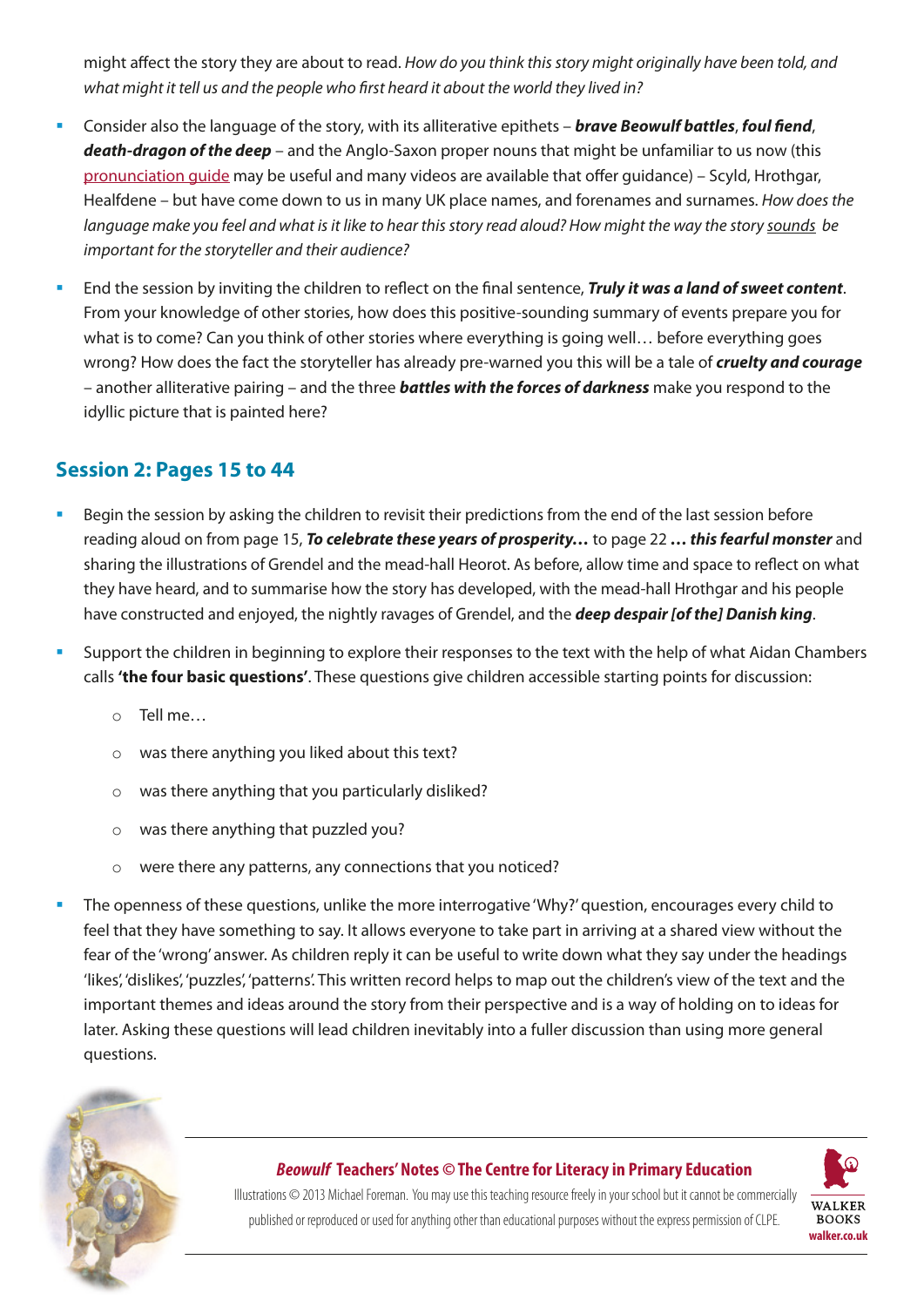- As you read on through the story, the children will benefit from regular opportunities to return to these questions and share their personal responses to the key events and character developments as they occur.
- Read on from page 22 *By now the story of this dreadful tragedy…* to page 44 *… in all the affairs of men*. Ask the children to summarise what has happened in these pages, how the story is moved forward, and the turn they expect events to take following the arrival of Beowulf in Denmark.
- Invite the children to share their initial impressions of Beowulf his arrival on the Danish shore, his introduction of himself as a *fighter […] warrior prince […] an enemy of evil* (page 33) when he arrives at Heorot, and Hrothgar's summary of the dire situation. *How do the dramatic arrival of the hero, and the speeches made by guest and host in Heorot, set the scene for what might be about to happen? Why do you think speeches might be used as a way to tell the story, what insights do they give you into the personalities of those who deliver them?*
- Provide copies of Beowulf's first speech from page 32, *I have come…* to page 35 *… turn out like that* while you re-read aloud and ask the children to **text mark**, looking at the language and structure of this part of the story and encouraging the children to identify features that stand out for them. You might also get the children to prepare their own **performance reading** of this section, thinking about how they might convey his character in their reading.
- End the session by asking the children to reflect on the events of the story so far and the character of Beowulf and to complete a **Role on the Wall** for him. To do this, have a prepared template of a man onto which the children can record their ideas. Ask the children to write words or phrases sharing what they know about his outward appearance or other information about him from the story events on the outside of the outline. Then, use these to begin to infer and deduce his internal feelings and characteristics and note these on the inside of the outline.
- To promote a higher level of thinking, ask the children to consider what we know from what they say and what is said about them by other characters and by the narrator, and what we have to infer from body language, gestures and actions. Support the children in making explicit links between the external and internal. For example, *what does something Beowulf does – his determination to destroy Grendel, his willingness to risk his own life – tell us about his personality?* Or, *how does Beowulf's personality – his bravery and strength – make a specific action seem most likely?*
- Encourage the children to continue to return to the **Role on the Wall** as you continue to read the story, using a different colour each time to highlight the knowledge they gain as they read on.
- Finally, ask the children to predict what they think will happen next, as Beowulf and his men go to bed in Heorot that night.

# **Session 3: Pages 44 to 66**

 After reading on from page 44, *Up from his lair…* to page 52, *… dying his death*, ask the children to summarise what they have read independently, so that they reach consensus on the events of that night, as Grendel arrives at Heorot and he and Beowulf engage in mortal combat, the monster invulnerable to all man-



#### *Beowulf* **Teachers' Notes** *©* **The Centre for Literacy in Primary Education**

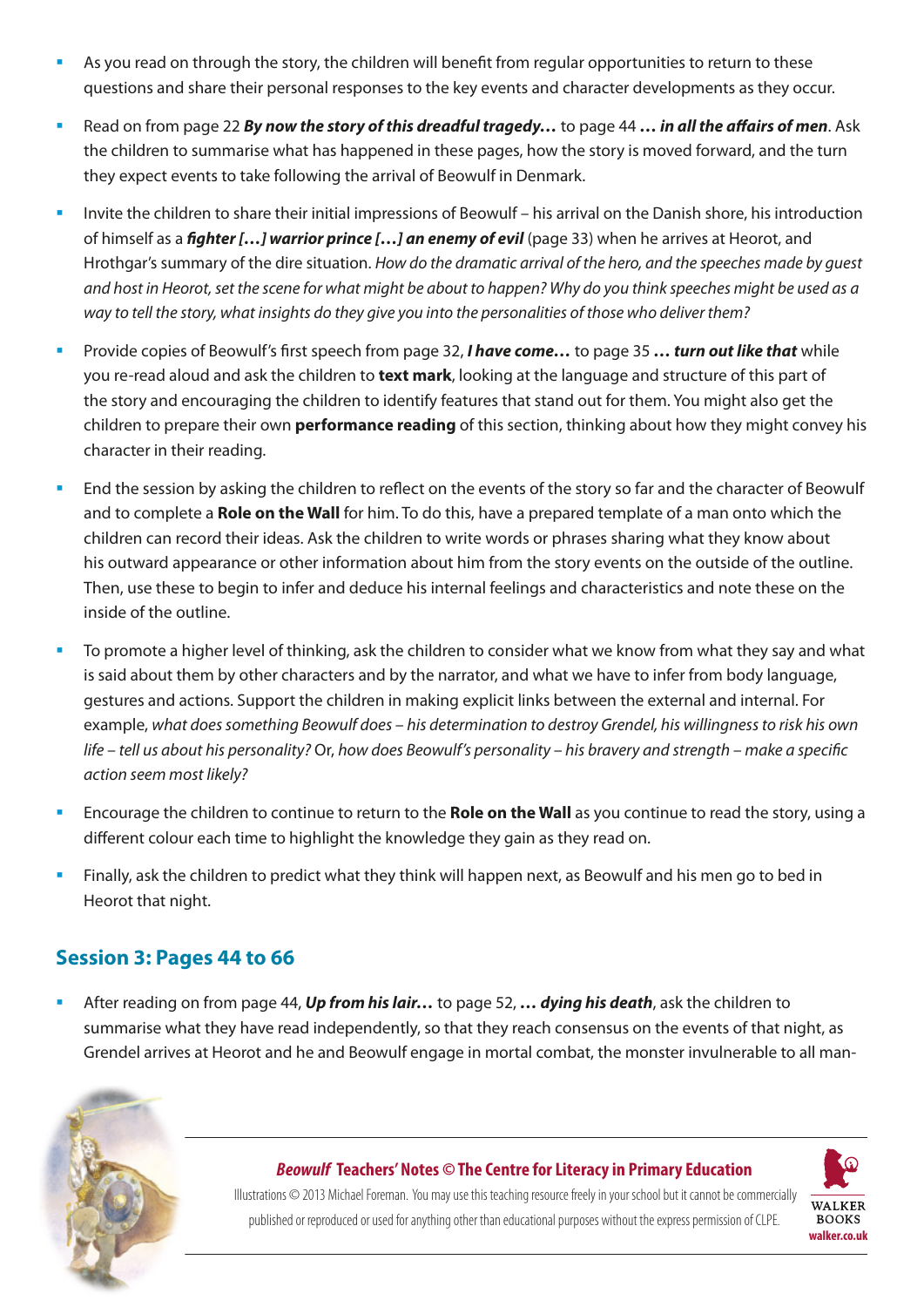made weapons, and Beowulf tearing his arm from its socket so the monster flees to his death. Invite them to consider how the author captures the drama of the scene, and keeps the listener on the edge of their seat, even though we already know that Beowulf will be victorious. *Which words and phrases especially stand out for you that capture the deadly struggle?*

- Now go on to read to the end of the chapter, again asking the children to summarise the aftermath of Grendel's defeat, the feelings of all concerned the next morning, the impact on Beowulf and his men, on Hrothgar's people, and the celebration and stirring speeches that ensue. Share also Michael Foreman's evocative illustrations – of Grendel devouring Handscio on page 47; of Beowulf and Grendel locked in combat on page 51; of the maimed monster fleeing on page 53; the vignettes of Hrothgar and Beowulf side-by-side at the feast on page 57 and Grendel's arm on page 61; and the full-page spread of the feasting in Heorot on pages 64-65. *How do the illustrations add to or reinforce your engagement with and appreciation of the story you have read?*
- Invite the children to reflect on the events of the story to this point and to **write in role** as one of Beowulf's fellow Geats. Have them imagine they are sitting on one of the mead-benches, composing a letter home, recalling the key events since they set sail for Denmark, landed at the coast, arrived at Heorot and witnessed Beowulf's defeat of Grendel, then celebrated his feats. *What language might you borrow from the story to capture the drama of events, and how will you draw on your senses to give an authentic eye-witness account of all you have seen?*
- Revisit the Role on the Wall adding any insights you have gained into Beowulf's character from the events of the story to this point.
- End by re-reading the final sentence of the chapter on page 66, asking the children what they understand by the author's assertion that *the joy would be short-lived, the hope destroyed before even the night was over*. *What do you predict is about to happen?*

# **Session 4: Pages 67 to 109**

- Begin by asking the children to recall their predictions from the end of the previous session, before reading the opening of the next part, 'Beowulf and the Sea-Hag', up to page 76, *… ever wish to live.* Ask them to summarise what has happened at the start of this next section, Grendel's' mother visiting to seek vengeance, snatch away Ashhere and reclaim her son's arm; Hrothgar filling in the previous history of the sea-hag, and Beowulf undertaking to defeat this monster as well.
- Use a **visualisation** exercise to deepen the children's response to the setting of the sea-hag's lair and unpick how the author has elicited the response. Read aloud from page 76, *Sensing danger all about them…* to page 80, *… eager now to face the foe*. Ask the children to visualise the scene in their mind's eye as you are reading aloud, closing their eyes and picturing the scene unfolding as if it were a scene in a film. Read the section aloud two or three times and then ask them to describe to a partner what they pictured. You could give the children simple art materials to depict their visualisation.
- Following this, ask the children to share what they imagined and to identify key vocabulary or phrases which



#### *Beowulf* **Teachers' Notes** *©* **The Centre for Literacy in Primary Education**

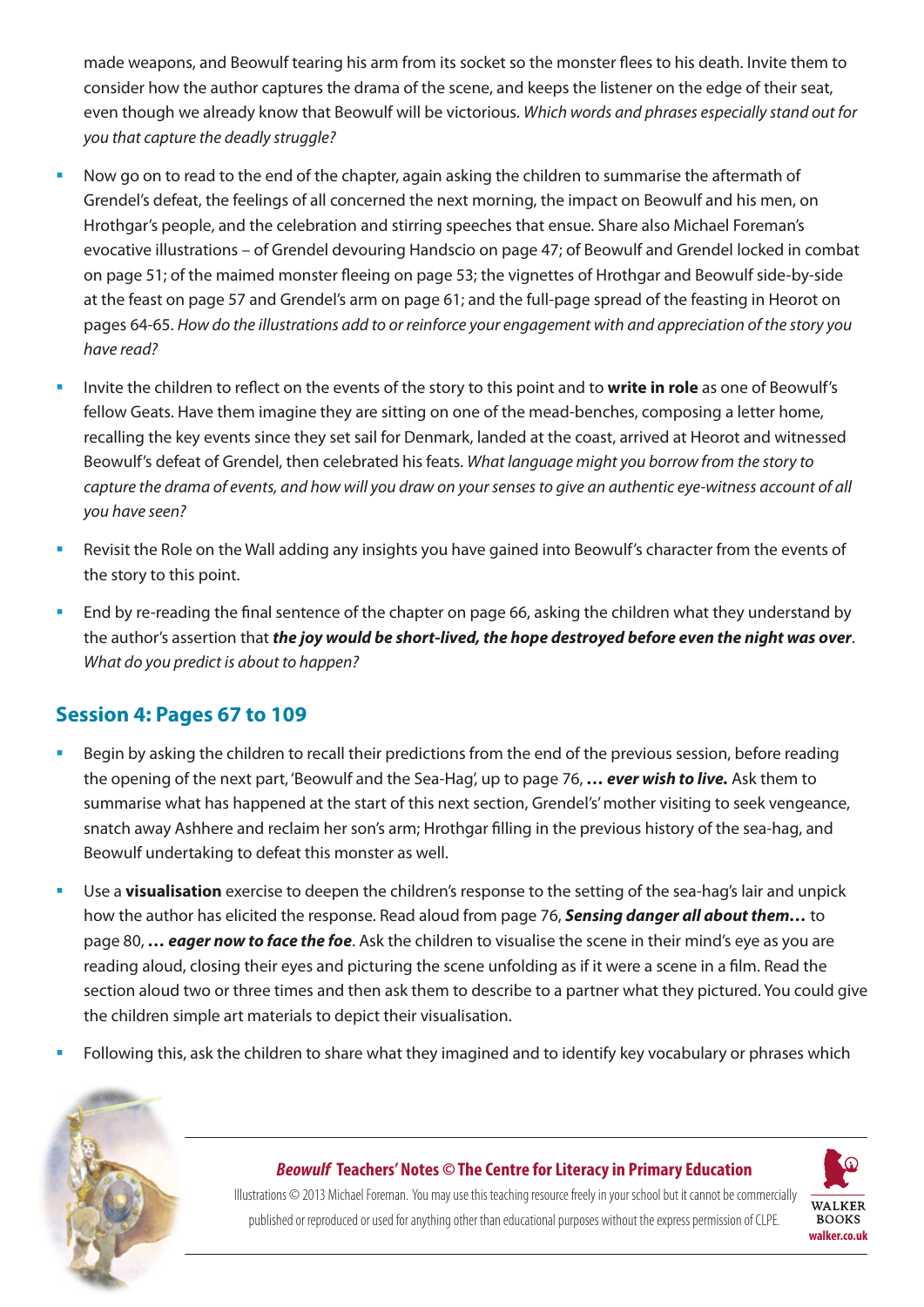support their understanding or interpretation. For example, *… cheerless cluster of ash trees…* or *… dark, deep lake…* or *…. giant sea-serpent slithered to the surface…* or *… grisly, grim and gruesome…* or *… adorned with gold, richly carved with wild boars at bay*. Ask the children why these words or phrases in particular stood out to them.

- o What made them so vivid or memorable?
- o What impression is created by the author through the descriptions?
- o How do these descriptions make you feel?
- o What would you be thinking if you were an onlooker?
- Now read on through Beowulf's encounter with the sea-hag ending on page 87, the mail-shirt that saves him from her clutches, the legendary sword Hrunting that Unferth has offered to him useless against her strength. *Which words and phrases capture the rage that Beowulf feels as he faces death at the hands of Grendel's mother, and literally empowers him to wield the giant sword that he uses to slay then behead her?*
- Read on from page 88 to the end of this part of the story. Allow the children time and space to reflect on what they have read, and seen in the illustrations, and to discuss how Hrothgar and all those at the surface might have felt waiting for Beowulf to resurface; the triumphant return to Heorot; Hrothgar's gratitude and Beowulf's longing to return home; then his triumphant return to Geatland and the court of Hygelac.
- Encourage the children to reflect on Beowulf's own account of his deeds in Denmark as he recounts them to Hygelac to satisfy his *burning curiosity*. *How does Beowulf's version of the story compare with the one that you have witnessed? What do you think it tells us about his personality that he presents his amazing deeds in a relatively matter-of-fact way?* Revisit the Role on the Wall adding any insights you have gained into Beowulf's character from his defeat of the sea-hag and his retelling of his deeds to Hygelac's court.
- End the session by re-reading the final paragraph on page 109, where *all seemed then peaceful and set fair*. Why do you think the author uses the word *seemed* rather than 'was'? What does this word choice, along with his assertion that *the fate […] even of great heroes is forever fickle and fraught with danger*, suggest to you about the way the story might develop? What do you predict?

# **Session 5: Pages 110 to 152**

- After reading the final part of the story, 'Grendel and the Death-Dragon of the Deep', allow the children time and space to summarise the final episode, and to reflect on what they have read, how the resolution of the story has affected them, and how they feel about the book as a whole:
	- o *How does the resolution of the story make you feel* (Beowulf becoming a popular successor to Hygelac; the discovery by the escaped slave of the treasure hoard guarded by a dragon inside the burial mound; Beowulf's decision to take on the death-dragon, even at the cost of his own life; his desertion by all of his hearth-men apart from young Wiglaf; Beowulf's passing and burial)?



#### *Beowulf* **Teachers' Notes** *©* **The Centre for Literacy in Primary Education**

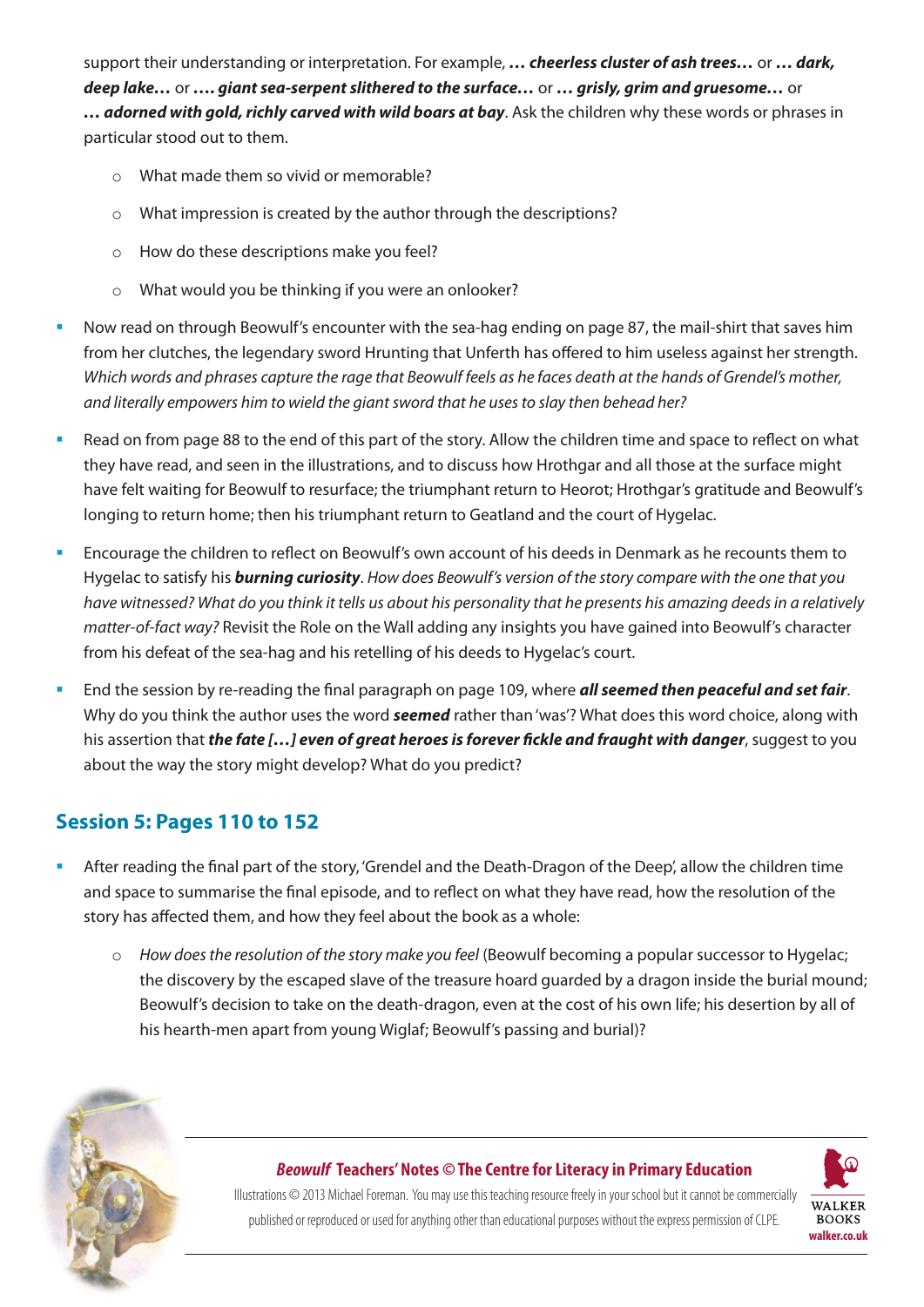- o Does the story, and this ending, remind you of other stories you know in books or films? Is this the kind of story ending you enjoy? Do you have any unanswered questions to discuss?
- $\circ$  Are you satisfied about the way the story ends? Do you feel this is the right outcome for Beowulf, for Wiglaf, for those who abandoned the king? Would you change anything? How do you think each of the characters feels at the end? How do you know?
- Invite the children to choose and read aloud short extracts of this final episode that they particularly enjoyed or found effective, sharing the reasons why they selected them. This could include further text marking, giving them insights, for example, into how the author sustains tension, paces action, or uses speeches for effect.
- Revisit Aidan Chambers' four basic questions, giving the children the opportunity to reflect.
	- o Did you enjoy this story?
	- o What puzzles did it contain?
	- o What links do you see to other stories you already know?
- Revisit the Role on the Wall adding any insights you have gained into Beowulf's character from his final days as king and the outcome of this last challenge.

# **After reading:**

- Repeat the visualisation activity from Session 4 with different settings, e.g., Beowulf's arrival on the Danish shore, the interior of Heorot, the burial mound with the hoard-guarding dragon, the farewell to Beowulf… Consider how the author uses the different settings of Heorot, the underwater hiding-place of Grendel's mother, the dragon's underground lair and how important they think they are to the story. *What is the atmosphere of each place, and how does it affect the hero and the way the story plays out?*
- Review the story in chronological order and consider the different emotions that Beowulf has felt throughout the three episodes of the story, from the young warrior arriving in Denmark to vanquish Grendel then taking on the monster's mother, up to his later days as established king of the Geats facing the dragon, the high and low points, using the storymap to support recollection of key events and the Role on the Wall to support discussion of his emotional journey. Use hot-seating to explore the feelings of Beowulf or any of the characters further; in hot-seating one member of the group role-plays a central character and is interviewed by the other children. This activity involves children closely examining a character's motivation and responses. The children could work collaboratively to choose words that describe a character's emotions at different points of the story. Write these on post-it notes, then organise them to demonstrate shades of emotional intensity that they have felt in the story. You could also explore the emotional journey of other characters such as Hrothgar.
- If possible, leave copies of the book in the book corner for the children to revisit and re-read in independent reading time if they want to, by themselves or socially in a group or to take home and re-read for themselves.
- Through modelling, ask the children to describe their favourite part of the story. Provide the children with an oral scaffold for example: *the most memorable part of the story was... because...; my top moment in the story was...*



#### *Beowulf* **Teachers' Notes** *©* **The Centre for Literacy in Primary Education**

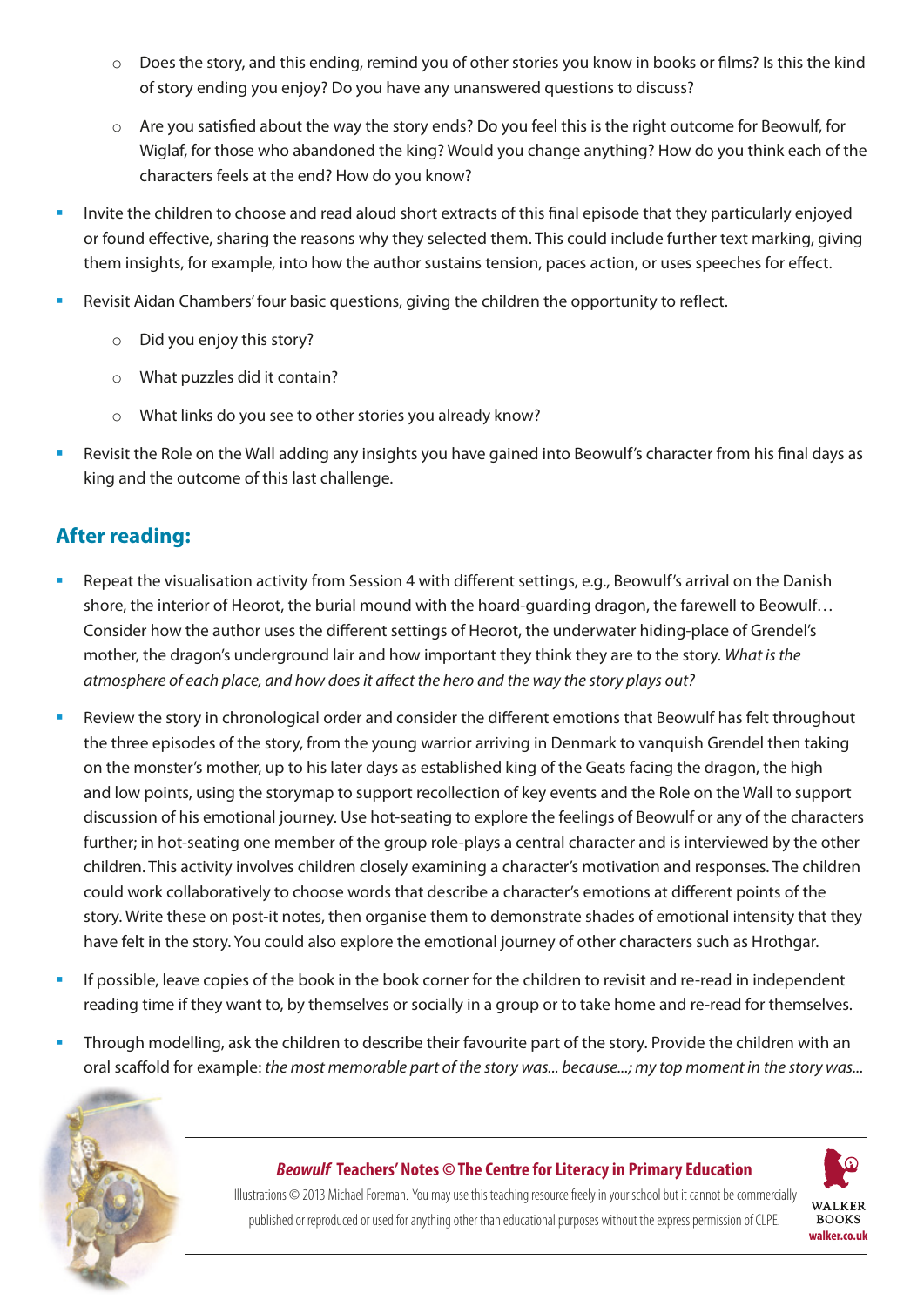*because...* and in pairs ask them to identify their favourite part of the narrative. Encourage children to give reasons for their choices and invite some children to share these.

- Michael Morpurgo's prose retelling is based on the longest epic poem in Old English (more than 3,000 lines long; and the first European poem not written in Latin or Greek). Old English was the language spoken in Anglo-Saxon England before the Norman Conquest. The author also acknowledges that he is inspired by recent retellings by Seamus Heaney, Rosemary Sutcliff, Kevin Crossley-Holland and Michael Alexander, of which the versions by Crossley-Holland and Sutcliffe would be accessible for the children to compare and contrast with this version. The only surviving manuscript of the poem – and even this thousand-year-old treasure was almost destroyed by fire in 1731 – is [held at the British Library](https://www.bl.uk/collection-items/beowulf), and has been digitised so children can enjoy looking at it and in [this article by linguist David Crystal](https://www.bl.uk/medieval-literature/articles/old-english) enjoy hearing it read in its Old English form, and exploring in [this short TED talk](https://www.ted.com/talks/claire_bowern_where_did_english_come_from/transcript?language=en) where the English we speak today came from.
- Discuss the content of Beowulf and consider why it might have been passed down through the generations for a millennium. Did it have a particular theme or lesson that the audience might learn? Was it promoting a particular characteristic that might have been valued in Viking society? Why do you think stories like this were valued so highly? Did it remind you of other stories that you have heard before?
- Beowulf continues to be read and enjoyed a millennium after it was first retold by storytellers, and has influenced many popular modern stories, including the *Lord of the Rings* (Tolkien created his own translation and his dragon Smaug in *The Hobbit* draws directly on Beowulf's final exploit), *Game of Thrones* as well as roleplay like Dungeons and Dragons and many video games. Invite children to explore the links between different hero myths they know. For your own information you may find [this short film on what makes a hero](https://www.ted.com/talks/matthew_winkler_what_makes_a_hero?language=en) useful.
- *Beowulf* has a history of at least 1000 years and its long oral tradition could be a spur to engage in storytelling. Children could choose their favourite part of the Beowulf legend to retell, or read and learn a myth about one of the Norse gods to retell to the class: some Viking myths and legends are listed on the next page.
- Model oral storytelling for the children yourself. When preparing to engage in storytelling, ensure that you know the shape of the story well, but don't feel that you need to learn the story 'word for word'. If you know the main events in the story, you will be able to effectively shape it for your audience. Model how to identify and summarise the key parts of a chosen story in a simple storymap upon which you can layer detail description and the story language they need to tell the story effectively. After telling the class your story, discuss what made it an effective retelling. What made it different from hearing a story read aloud? Were there any moments in the story that were particularly memorable? Were there certain phrases or descriptions that were impactful? What was most effective about the way the story was told — how did changes in the voice, altering dynamics or pitch, or using pauses, or body language, gesture or facial expression communicate meaning?
- Find out more about Michael Morpurgo, the third Children's Laureate, from the many sites that include articles and interviews, among them [his own website](https://www.michaelmorpurgo.com/).
- Find out more about illustrator Michael Foreman from the [CLPE booklist.](https://clpe.org.uk/system/files/Michael%20Foreman%20Booklist.pdf)



#### *Beowulf* **Teachers' Notes** *©* **The Centre for Literacy in Primary Education**